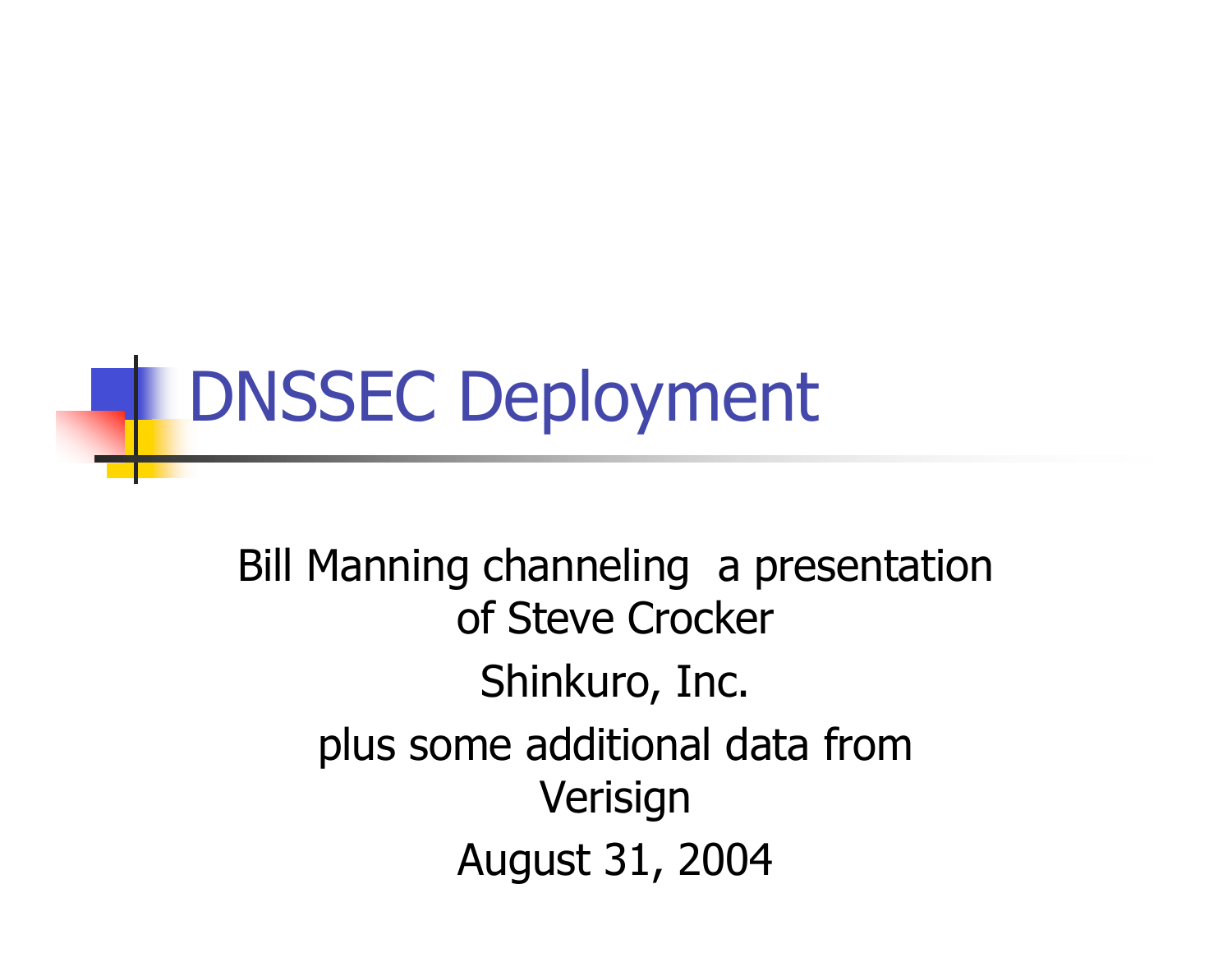### What is DNSSEC?

- **Cryptographic signatures in DNS**
- **Assures integrity of DNS query results** 
	- **Protects against tampering in caches, transmission**
- **End-system checks signature chain up to root**
- Key Internet infrastructure strengthening step
	- Routing & DDoS suppression are the other key steps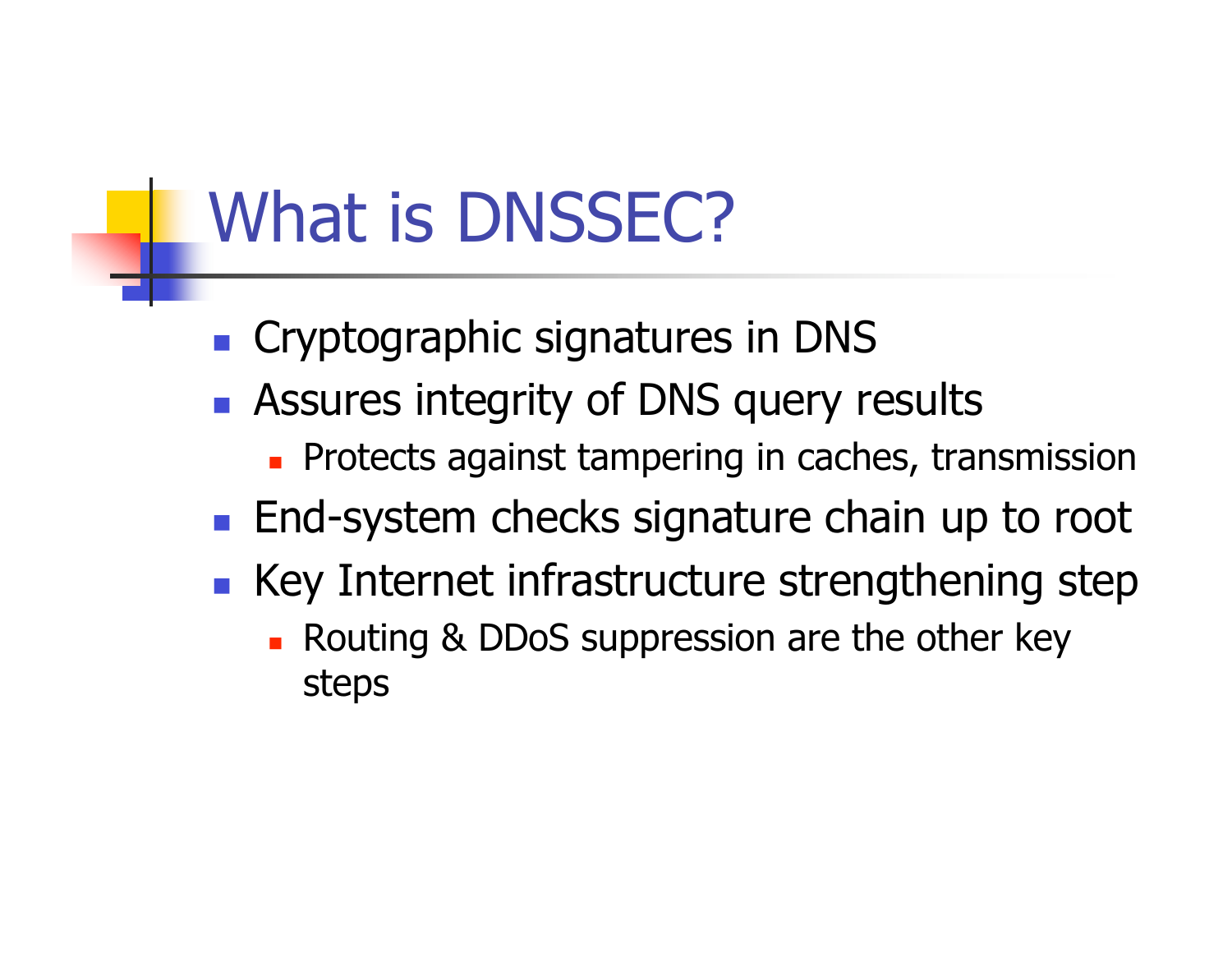# History & Status

- **DNS threats identified in early 1990s**
- **DNS Security Protocol design started**
- $\blacktriangleright$  10 years to complete the specification(!)
	- **Three major iterations, each with** prototype implementation and testing
- Specification emerging now from the IETF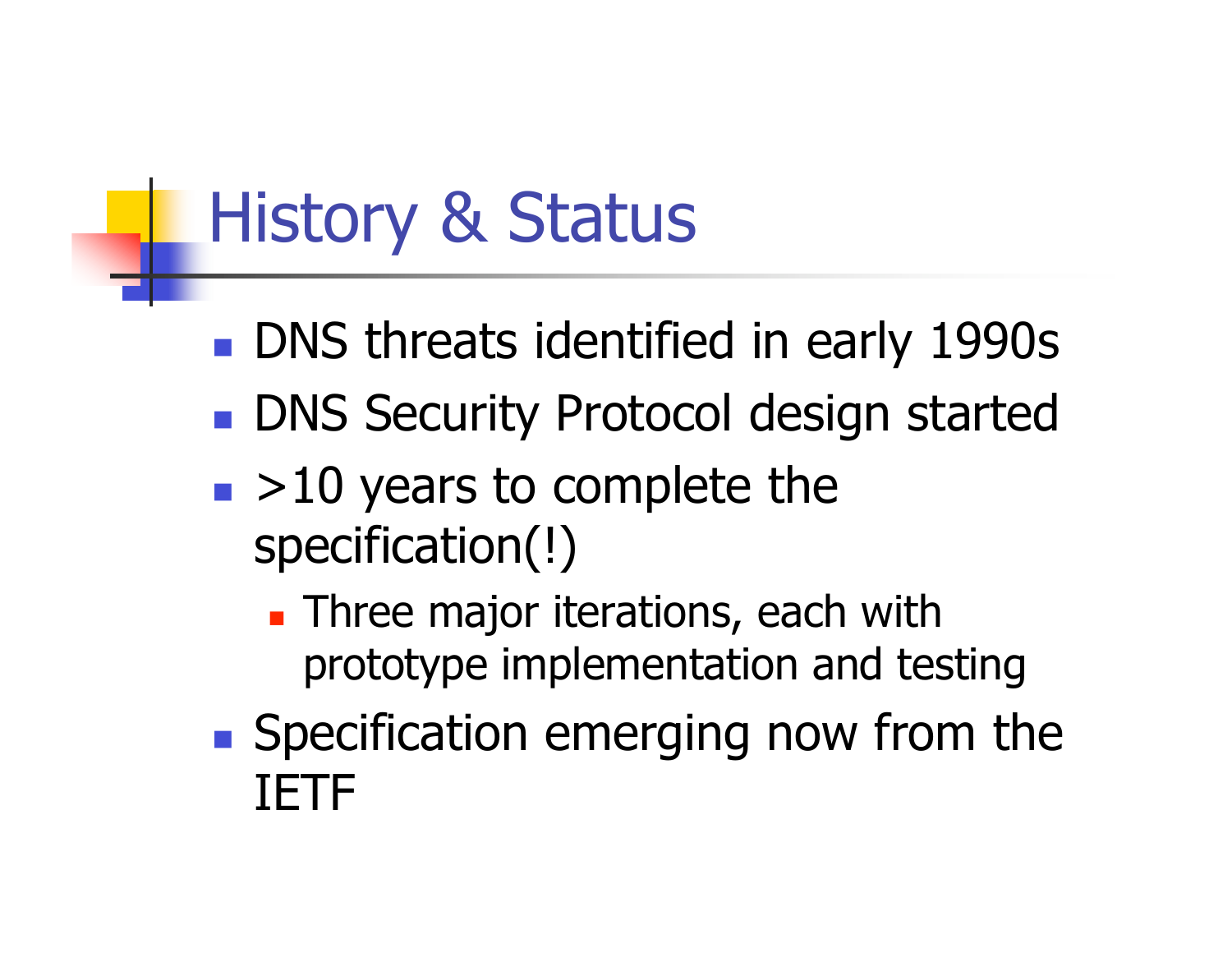# The Deployment Process

- $\checkmark$  Specification and **Design**
- <sup>o</sup> Implementation
- <sup>o</sup> Testing
- Productization
- **Education/Marketing**
- **Adoption**
- **Training**
- **Deration**
- Incident Handling

- $\checkmark$  Mostly done
- In process
- \_ To be started

Lots of Work

Still to be Done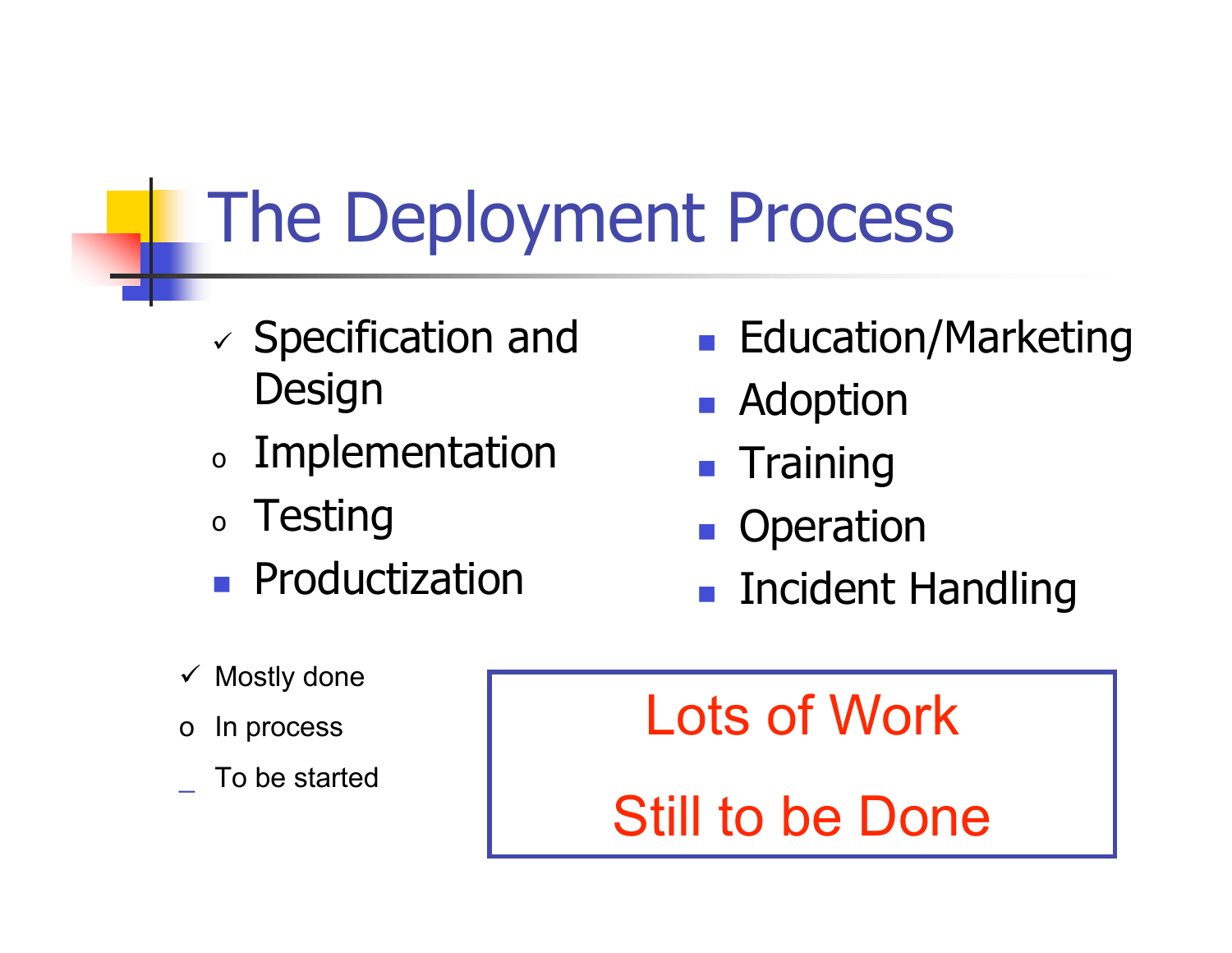#### Broad "Epochs"

- $\blacksquare$  Empty The current status
- Isolated  $-$  Just a few zones are signed
- $\blacksquare$  Sparse A large number but a small fraction
- $\blacksquare$  Dense A large fraction
- Complete Someday...

Challenge: Manage the Isolated and Sparse periods; spur adoption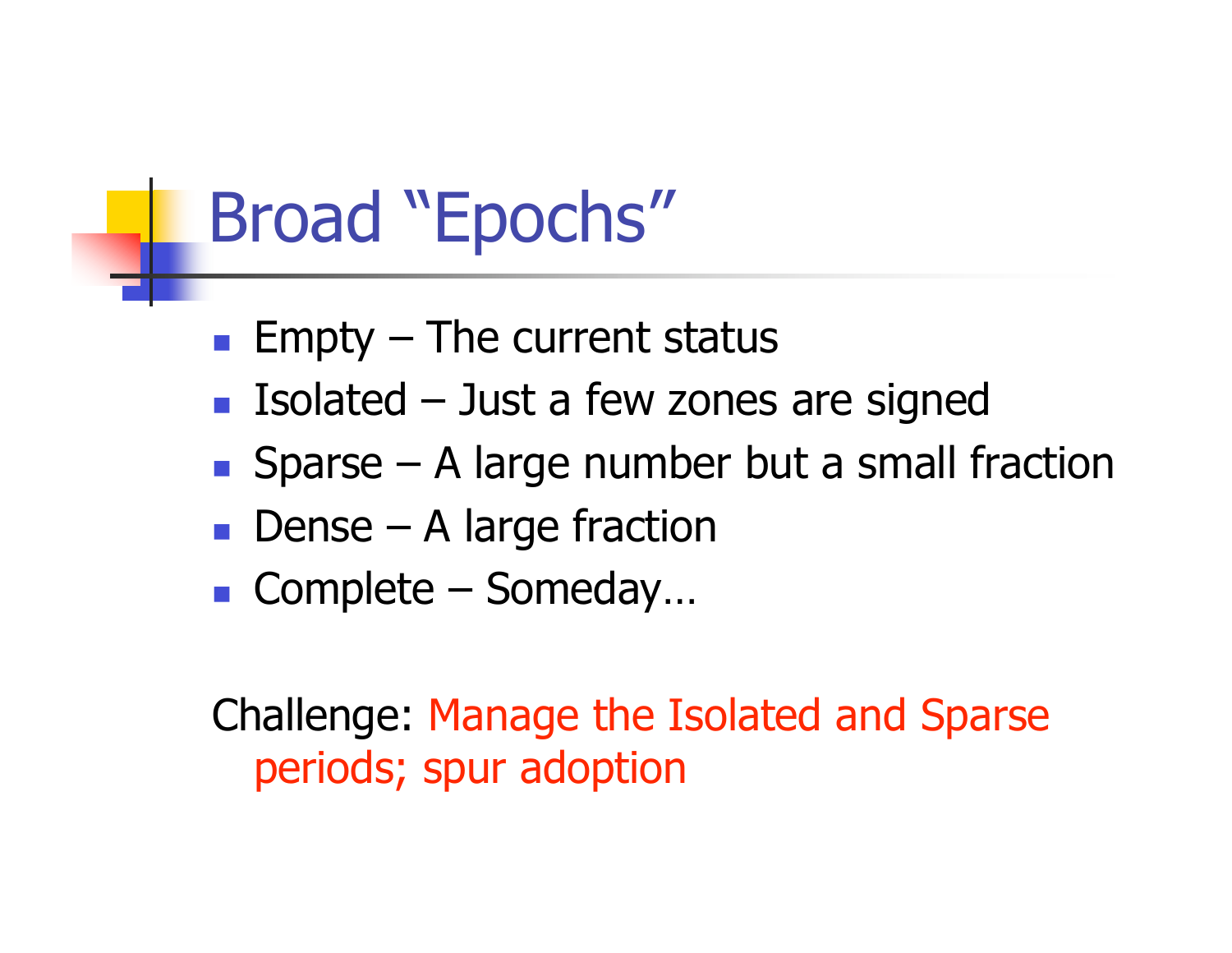#### ICANN Roles

- IANA is pivotal point for Root
	- **Signing the root requires IANA, DoC, and** Root Servers cooperation and new procedures
- SSAC
	- **SSAC has examined deployment issues**
	- **Level of effort exceeds SSAC capability**
	- **New project created**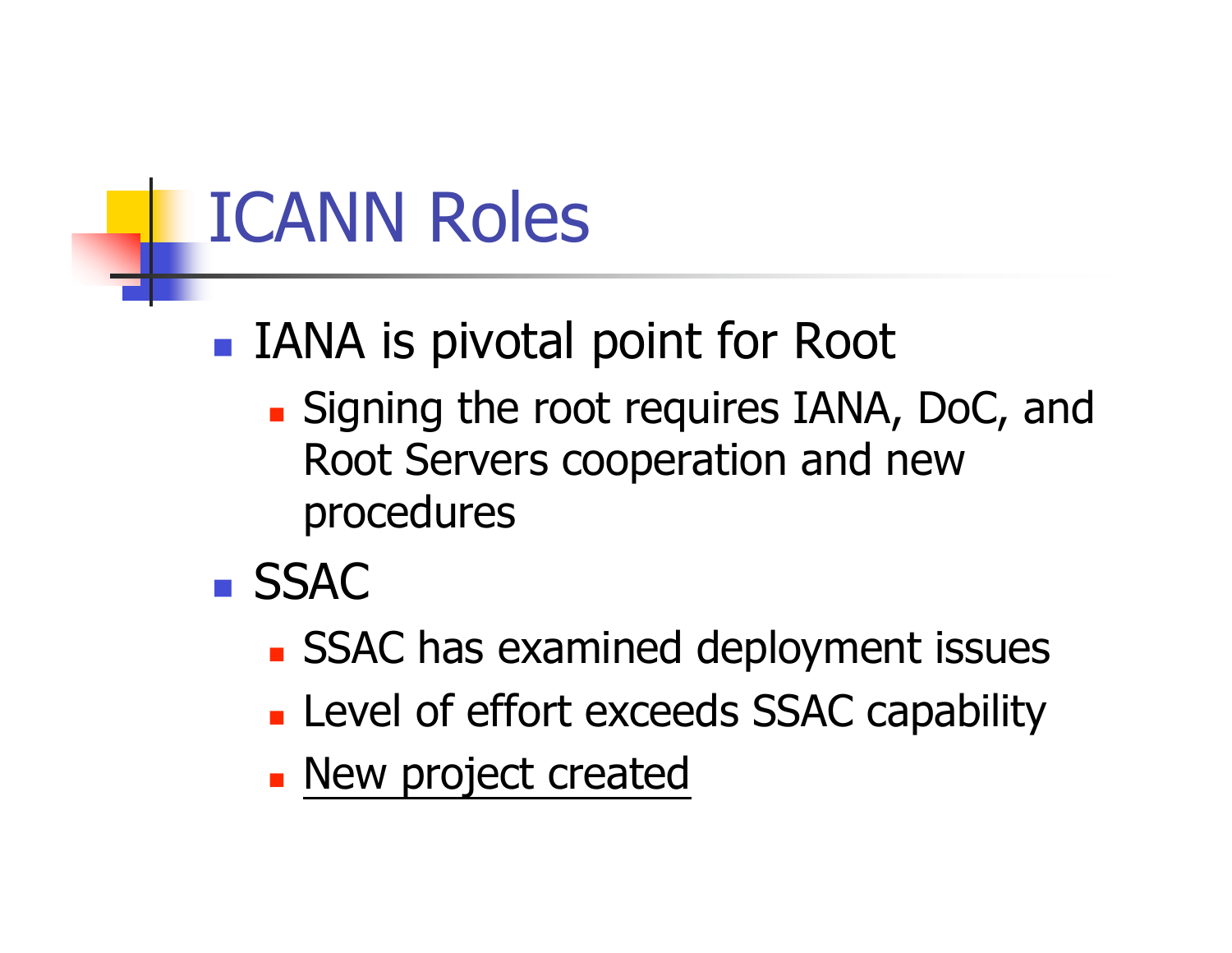#### The DNSSEC Deployment Project

- Structure ("Virtual Program Management")
- Government Funding
- Major Players and Objectives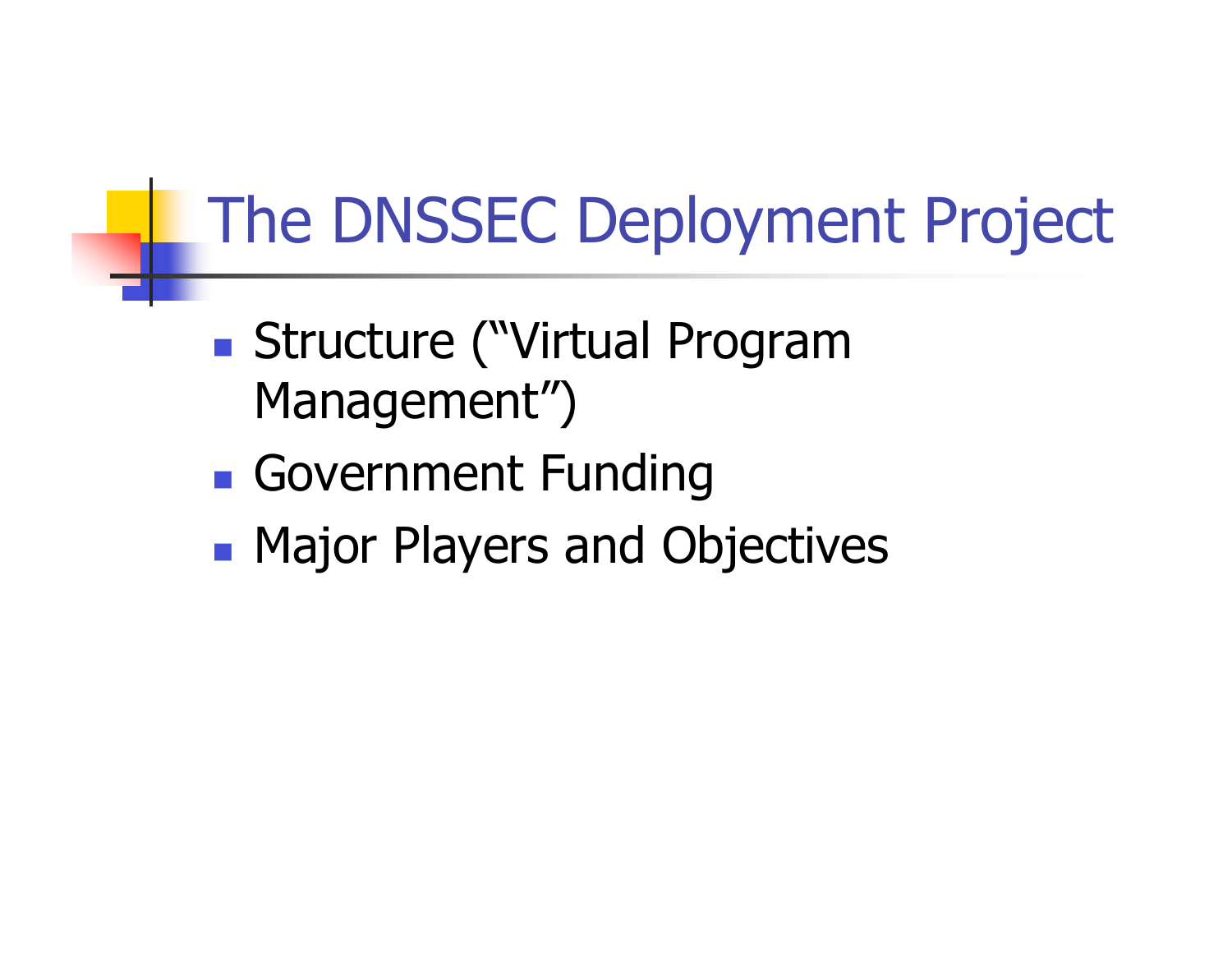"Virtual Program Management"

- **Build and Refine Road Map**
- **Measure Progress**
- **I** Identify Issues
- **Organize solutions**
- **Den and Inclusive Process**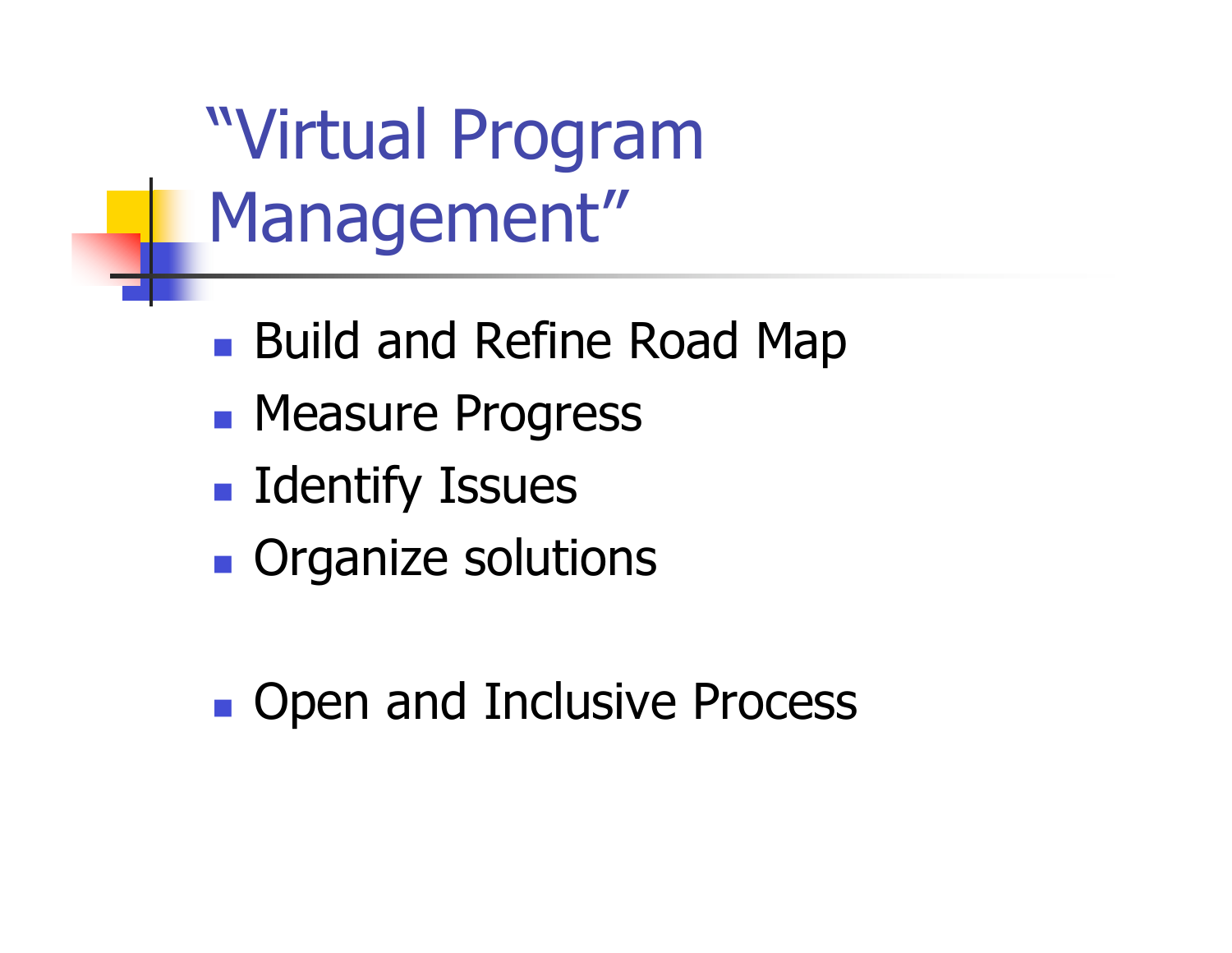# The DNSSEC Road Map

- **Major operating components** 
	- **End-systems**
	- **Nearest DNS resolver**
	- **Recursive resolvers**
	- Caches and Secondaries
	- Authoritative zone servers
	- Registries (TLDs) and Root
	- **Registrars**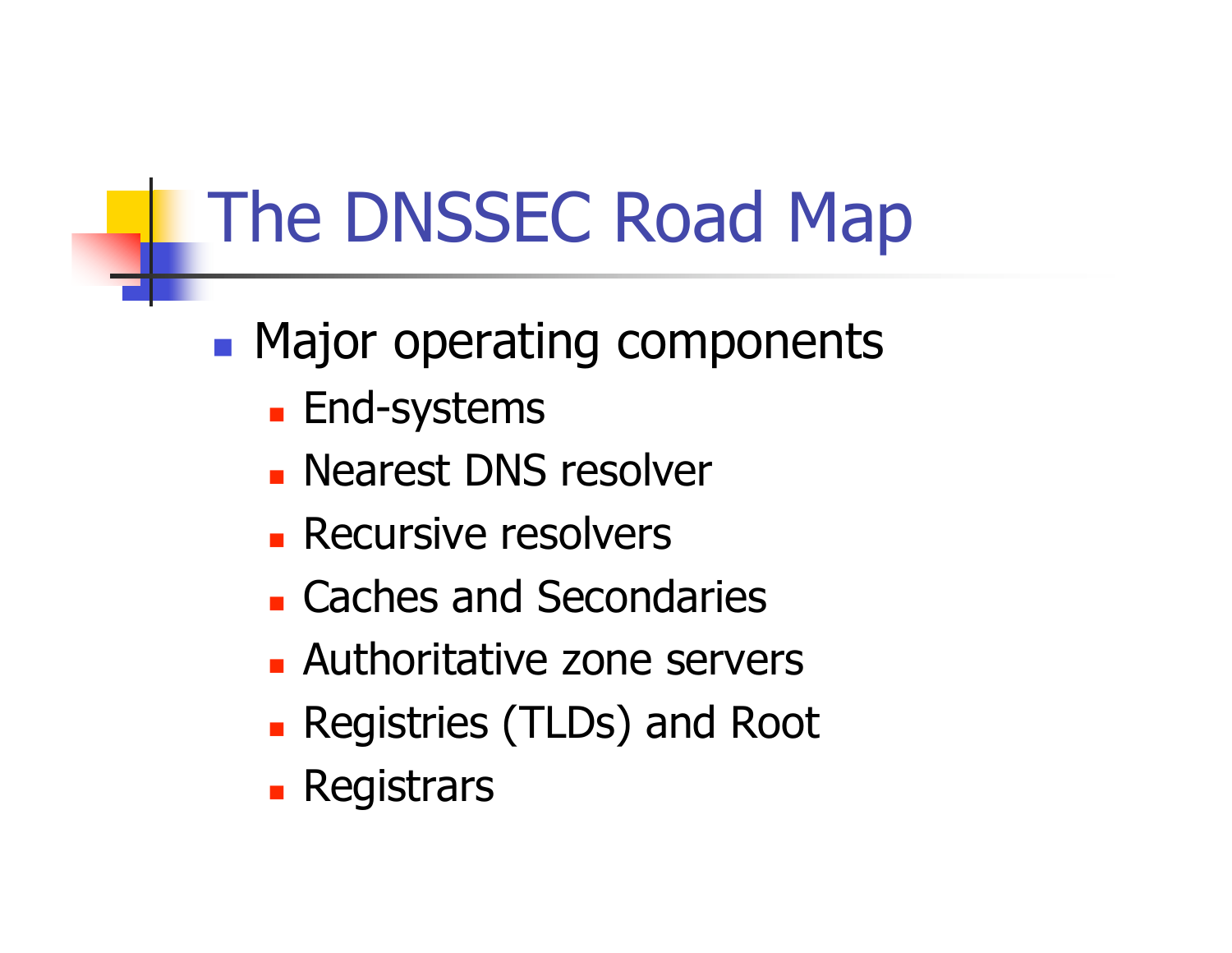### Issues - 1

#### ■ Root Key

- **How to distribute**
- Who controls it
- **How to roll it over**
- **End Systems** 
	- What do end systems do while DNSSEC is only sparsely available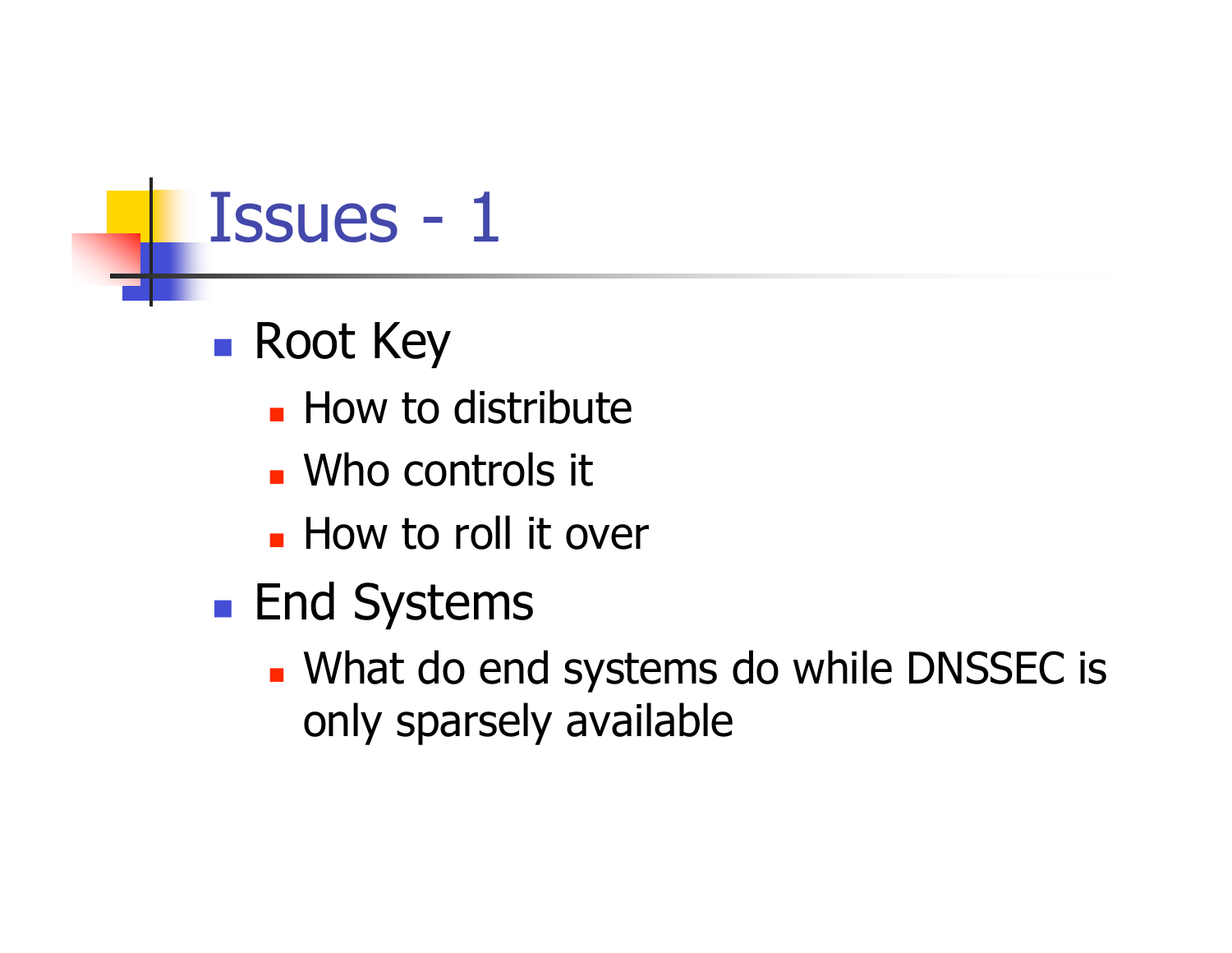### Issues - 2

- **Trust Anchors** 
	- **Multiple "Secure Entry Points" during early** epochs
	- **How to distribute keys and inform end** systems
- **Privacy** 
	- DNSSEC enables "zone walking" to learn the full set of names in a zone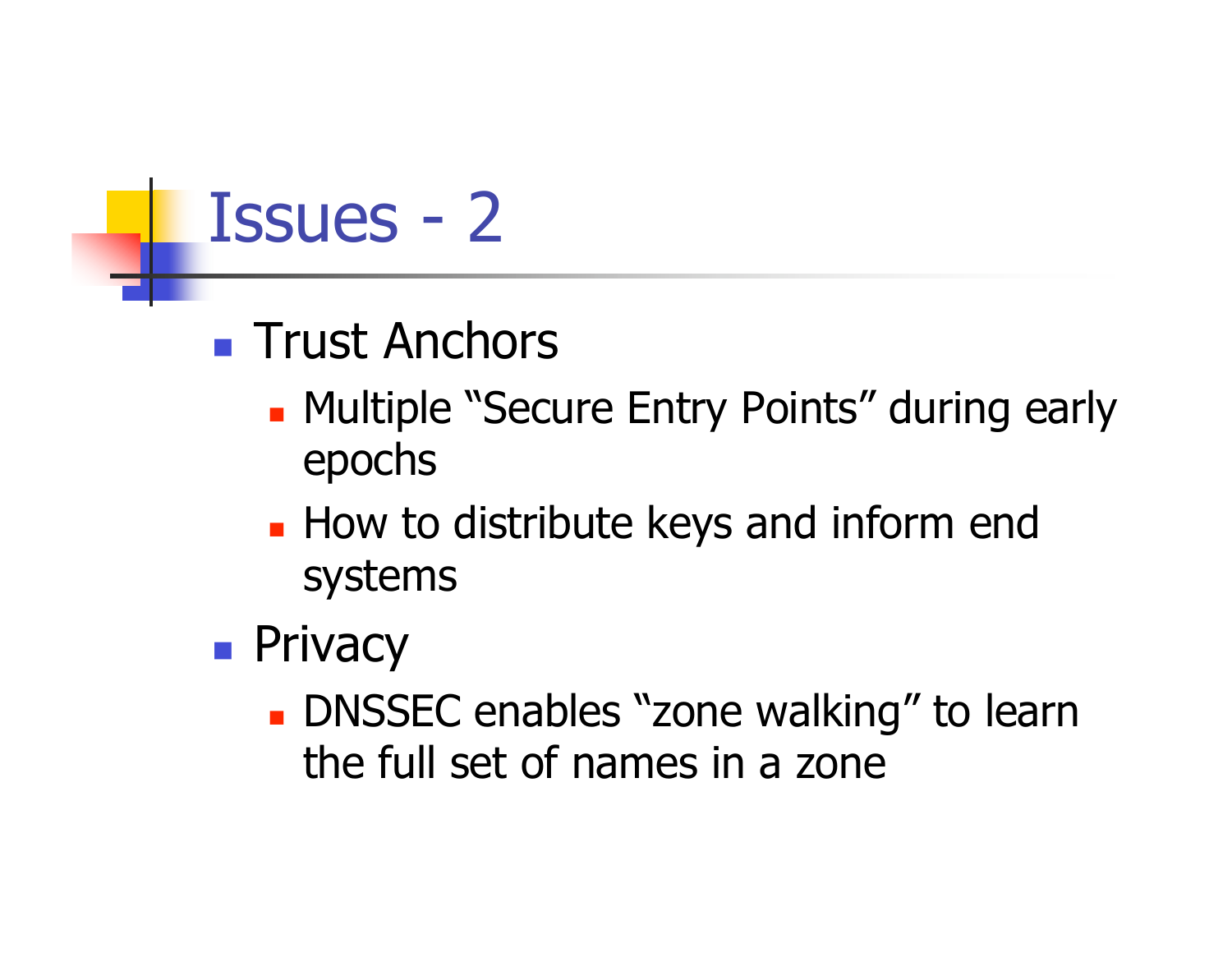# Funding and Management

- **U.S. Dept of Homeland Security** 
	- **Deta Cheef government funding desired...**
- **U.S. Leadership** 
	- **Russ Mundy, Steve Crocker, NIST**
- **European Leadership** 
	- **Johan Ihren, Olaf Kolkman, et al.**
- **Asia-Pacific Leadership** 
	- **Jun Murai**, et al.
- Steering groups being formed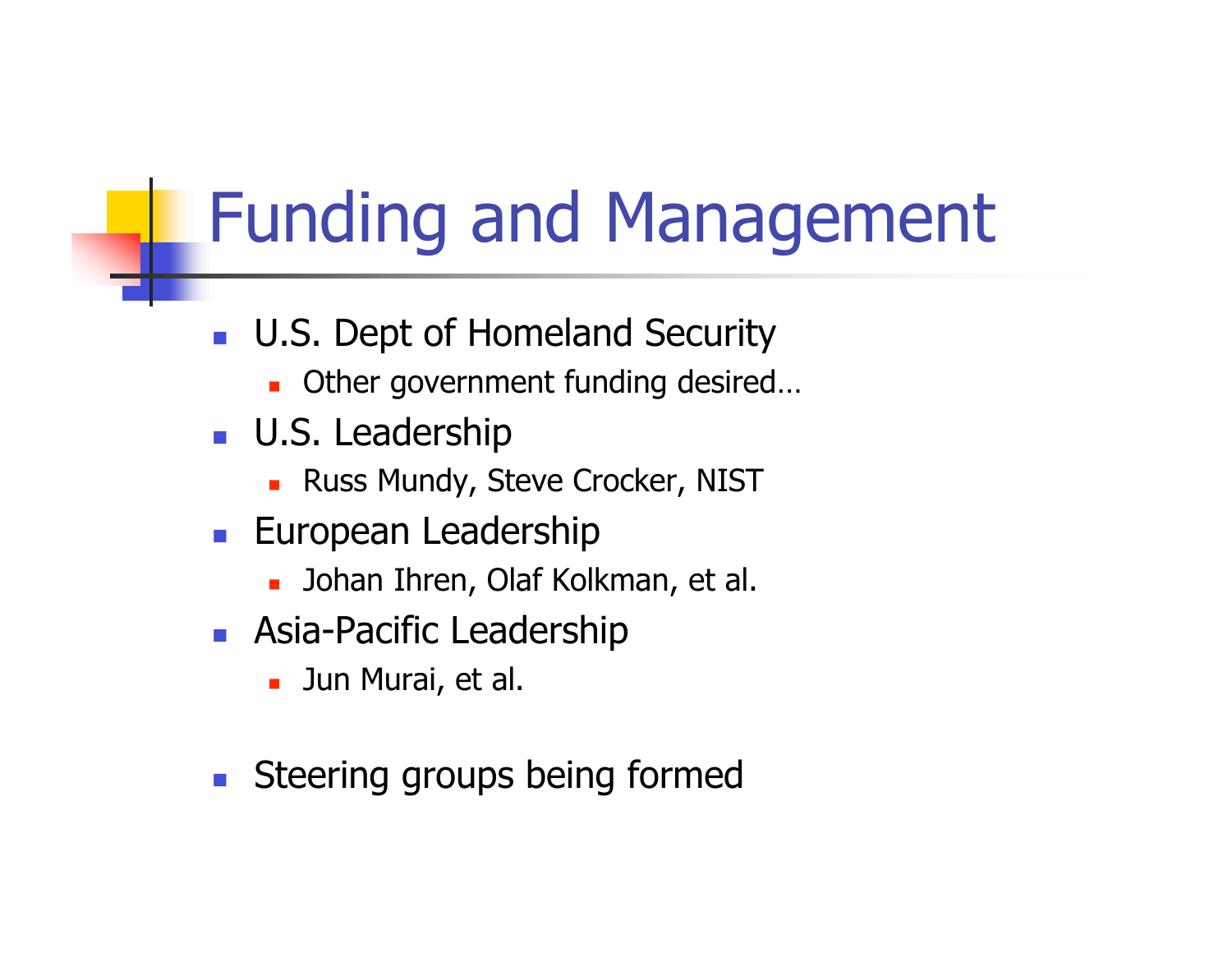# Major Groups & Objectives

- IANA, Root Server Operators
- **gTLDS**
- **CCTLDs**
- **DNS** software vendors
- **Major organizations**

…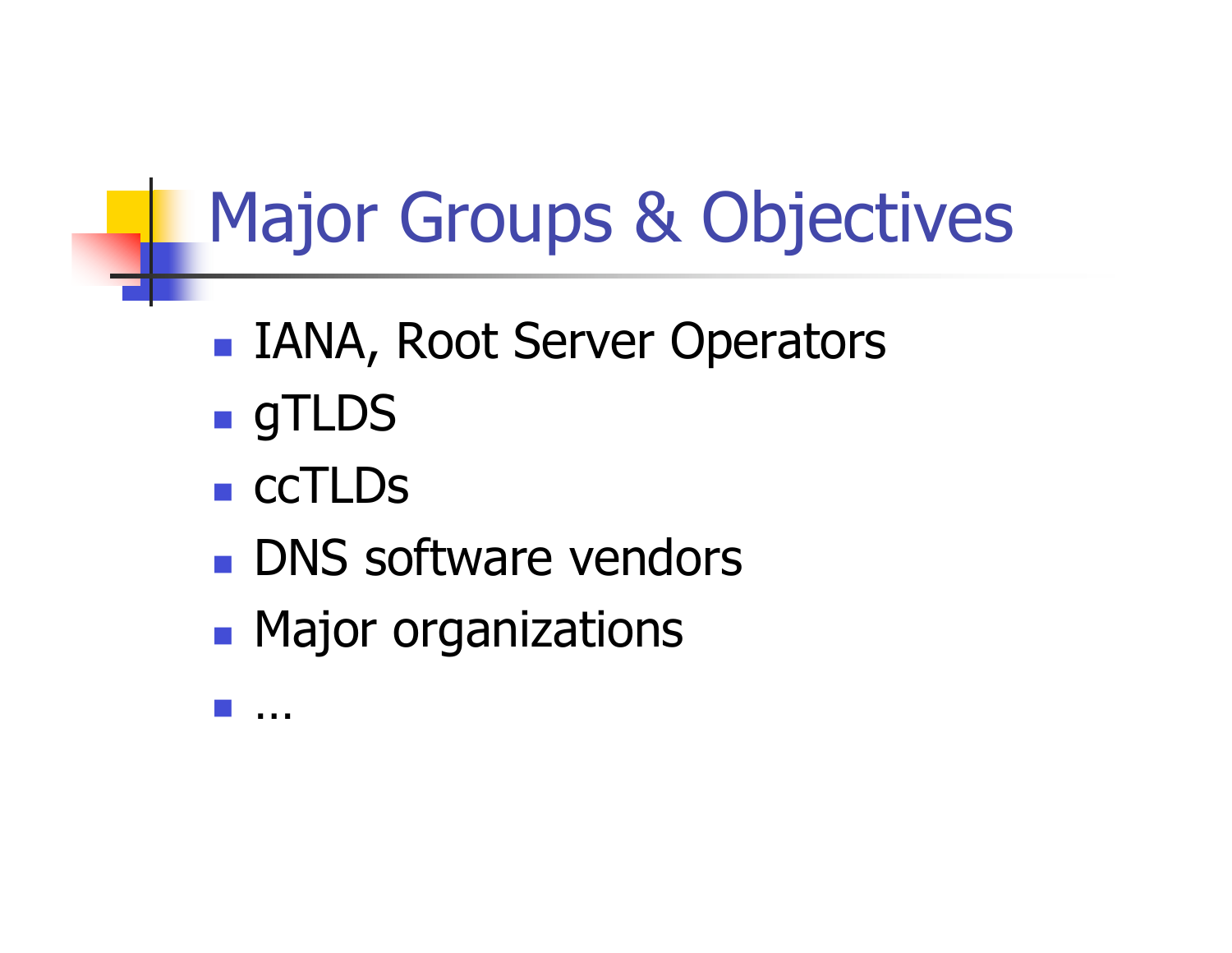# **A TLD specific issue**